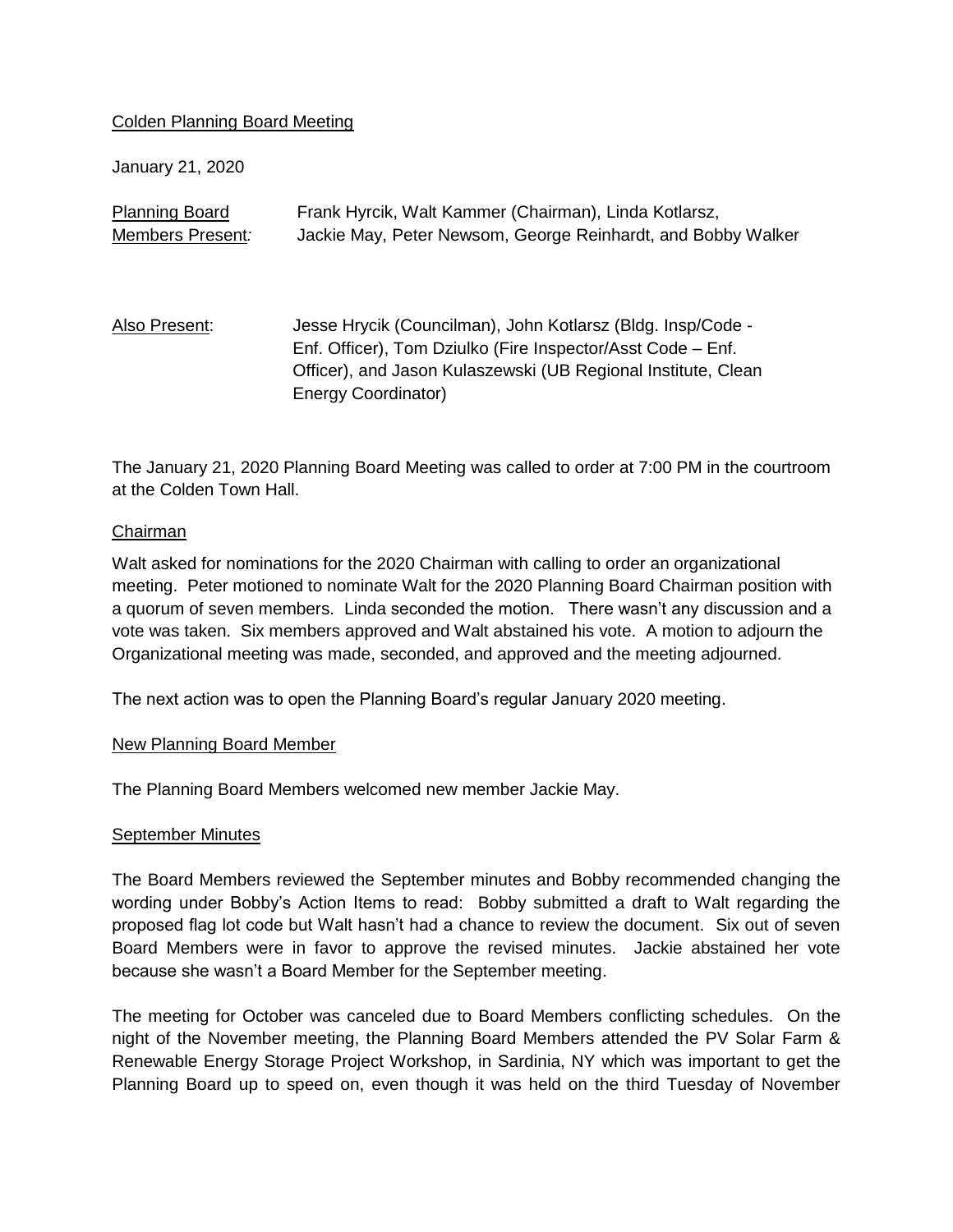causing a conflict with the normal PB meeting night. The meeting for December was canceled due to Board Members conflicting schedules.

## Presentation and Workshop by Jason Kulaszewski, UB Regional Institute, Clean Energy **Coordinator**

Walt asked Jason to start his presentation regarding the two higher level Regional plans which exist and apply to Colden. The two plans reviewed in the presentation were UBRI's One Region Forward and The Erie-Niagara Framework for Regional Growth.

After the presentation the Board Members were asked to voice their concerns or if there were any questions.

Walt discussed the Solarize Campaign offered by NYSERDA. While the installation of Solar PV systems was very successful in Colden, unfortunately the energy assistance afforded by the NYSERDA Solar-For-All was not quite as well received. The Town of Colden only had two households sign up for the program which is unfortunate since based upon demographics several hundred billpayers in Colden could benefit from the reduction in their monthly NYSEG electric bill. It is assumed that the response was low because people didn't want to share their personal information to receive the reduced rate (the discounted bill is an income qualified program by NYSERDA).

Bobby asked if there's any incentive to complete more items listed under the Clean Energy as the Town of Colden already completed the requirement. Jason responded that it would be beneficial for the Town of Colden as it could allow for more grant money. Vehicle charging stations were reviewed by the Board Members as a possible option. Walt mentioned that the charging station would need to be selected with an easy access port to allow vehicles to charge and that the selected charging station should be compatible with the largest number of vehicle manufacturers. It is anticipated that any system would be a "Level 2" type design and not the Tesla-specific design. Walt assigned Jackie to review the topic and to report back at a future Planning Board meeting with her activity consistent with the due dates of any submission prior to the Grant deadline in May 2020.

Walt mentioned that the our new Colden Comprehensive Plan will need to be updated for the many topics, a few of them being: Solar, Wind Turbines, Energy from Biomass, Renewable Energy Storage, ECRT, Climate Smart, and Farm Protection Plan to name a few. All of those topics are covered in the issued RFP for the Comp Plan consultant.

With respect to the future initiatives under NYSERDA and NYS energy campaigns, Jason will provide Walt with a new Clean Energy Community Update in early Spring/Summer with new high impact items and if warranted a briefing to the Planning Board will be scheduled.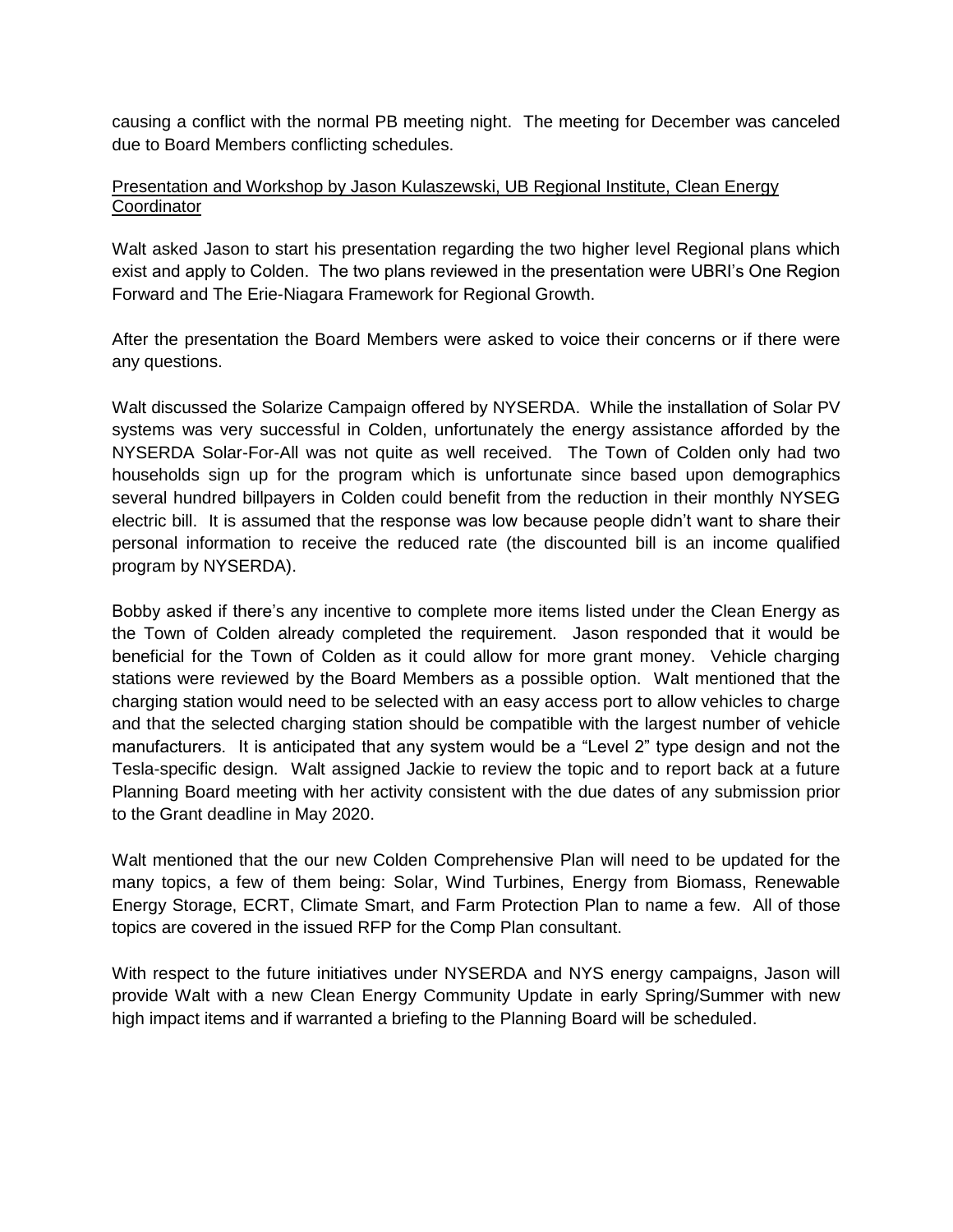## LUCA

Walt asked Peter to give a brief description of the program for Jackie as she is new to the Board. After Peter explained the project to Jackie, Peter stated that he's finished with the LUCA project and the item could be retired from the agenda.

## ECRT

Peter mentioned that he hasn't received any new information. Peter did inform the Planning Board Members that a walk of the trails would be held on January  $25<sup>th</sup>$ , 2020. Peter wasn't able to attend but encouraged Board Members to attend if they were available. Jesse mentioned that part of the trail was open for snowmobiles but the terrain was rough.

### Bobby's Action Items

Walt will discuss the items at a future meeting.

### Colden's Clean Energy Community Initiative Updates

Walt reviewed with the Board Members that twelve Citizens signed contracts with the CIR under the Colden Solarize Campaign and one application is pending until Spring 2020 for a total of 13. The Town of Colden has easily met the NYSERDA requirement of ten contracts and we thus completed another CEC High Impact Area.

Walt mentioned to Jesse that a sketch is needed for optional locations to have charging ports for electric vehicles. Jesse mentioned that the ports will need to be listed/registered as available for Apple/Android Apps to help citizens and travelers locate EV charging ports. Walt and Jesse discussed options for power and if the port can have its own meter, so the Town can keep track of the billing through NYSEG. Jackie will research the topic and report back at the next Planning Board meeting.

# Continued Discussion of Procedures and Fees for Changes, Upgrades, Modifications, and New Co-locations of Telemetry and Telecommunications

Walt was approached by the Town of Colden Code Enforcement Officers and discussed their concern with proper permits for existing towers with multiple antennas. Walt is still working with the Town of Colden's Attorney and stated that it's an ongoing matter. Peter provided Walt and the Town of Colden Code Enforcement Officers with documentation that he was able to record. The matter of the changes at the Ch4 Tower have been resolved by the CEO's and a permit issued as appropriate.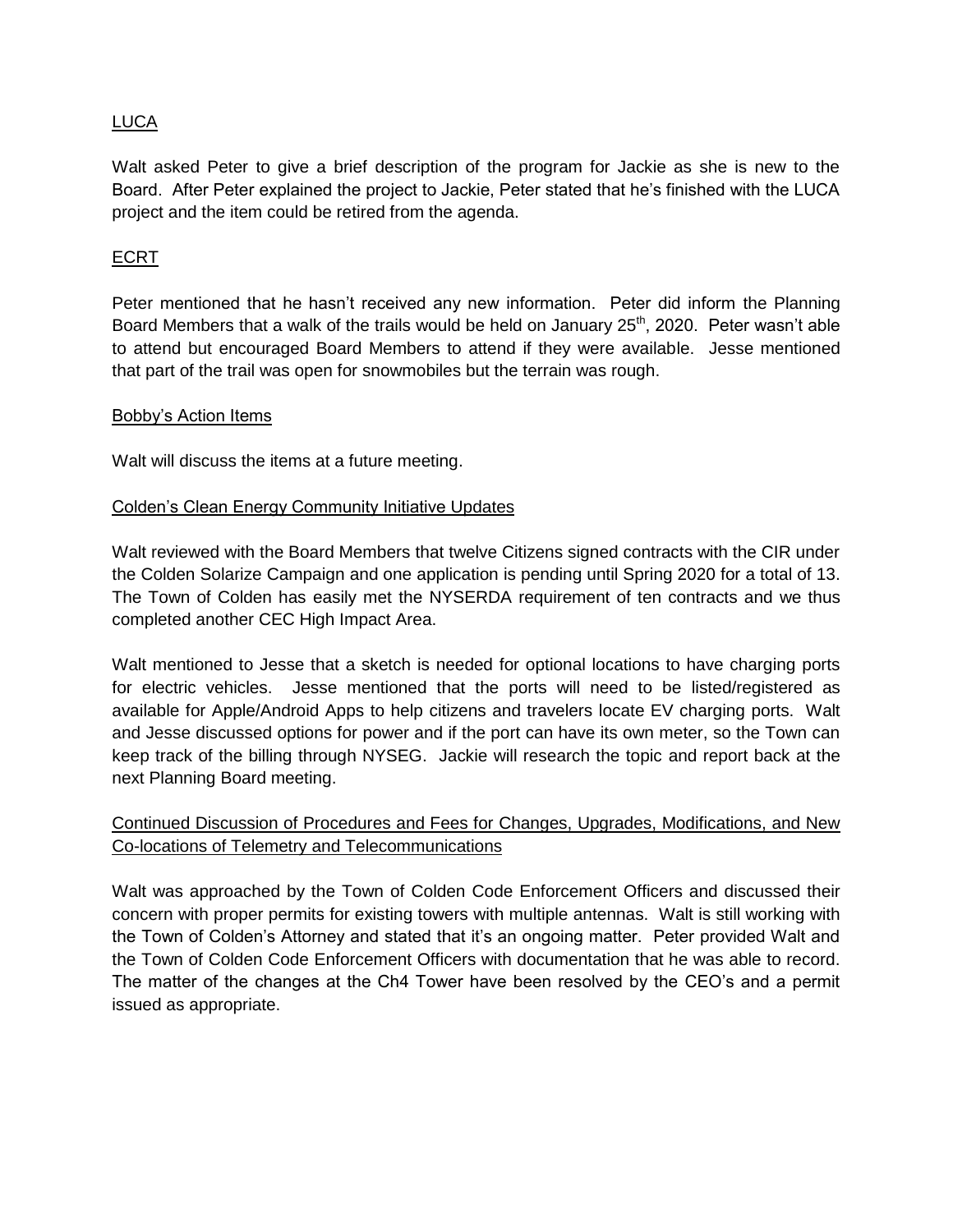# Planning Board Update(s) at Town Board Workshop

Walt mentioned that the main focus was interviewing for the vacant position on the Planning Board at the last Town Workshop but no other topics were discussed.

## Prior PB Agenda items B3, B4, B5, B6, B7, B12, B13, and B14

Walt will send out an email as a reminder for the items that are tabled.

### Flag Lot Cases, and Do We Need Definition of Flat Lot Viz-a-viz Subdivision Issues

Walt will email Board Members a draft copy by the next Planning Board meeting.

### Zoning Changes for 5G Cellular Equipment Installations

This topic is tabled by the Planning Board Chairman until further notice. Walt mentioned that the schedule of Fees is now added to the Colden Fines and Fees chart. Walt will provide a rough draft for a proposed code chapter at the next Planning Board meeting.

### Colden Code for Renewable Energy Storage Systems within the Town

Walt will provide a draft for the Planning Board Members to review and is possibly scheduled for the March 2020 Planning Board meeting.

#### Draft Code Changes from 2019 TB Workshop

The draft code changes that were submitted to the Town Board Workshop were sent back as instructed by the Town Attorney. Walt will work with Jesse and have another draft ready for review at the February Planning Board meeting.

#### NYS Ag&Markets Law Regarding Actions with 500' of Parcel in Ag Overlay District

Walt stated that the website is available and was updated in the Fall of 2019. Walt mentioned that the information will be helpful for the Town of Colden Clerk and the Town of Colden Assessor. Walt is working with Tom to recreate the form for 500' property notification of action when activities are within the buffer near a NYS Ag Overlay District parcel.

#### Formal New Town Business

Formal new Town business: Walt reported he didn't receive any topics as he checked with the Town Clerk prior to the Planning Board meeting.